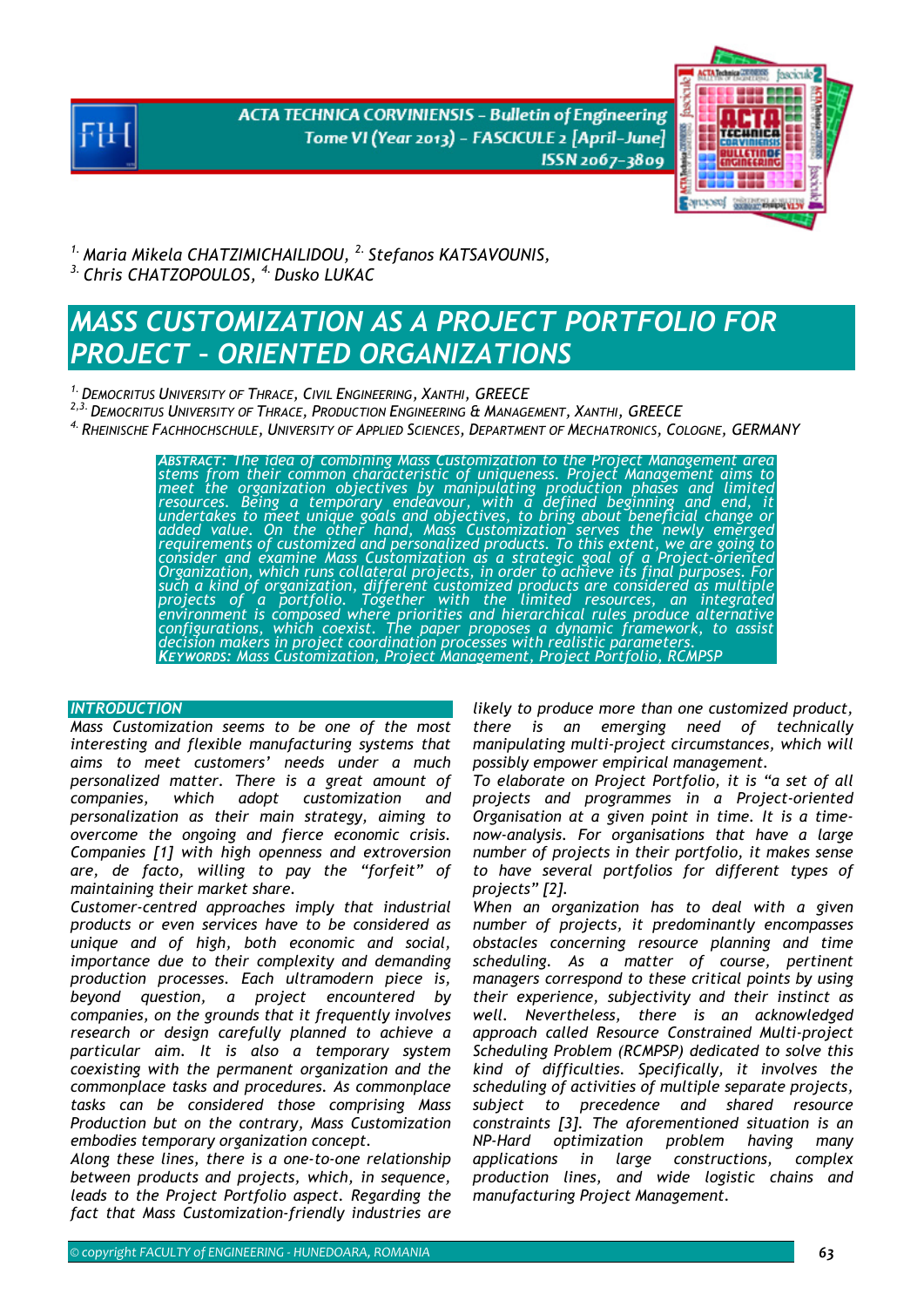*NP-hard problems are optimization problems having no optimal solutions. The solution strategy usually utilizes heuristic algorithms, a rule of thumb, by taking into account several assumptions and finding an approximate answer, so as to decrease computational burden and improve efficiency or effectiveness. Efficient heuristics are suitable and viable alternative for many complex optimization problems with low complexity. Greedy heuristics take "short" decisions in each "stage" in order to find local optimals. By using the term "stage", we convey the scheduling of each corresponding task of one or more projects in a specific time slice.* 

*The remaining of the paper is structured as follows: In Section 2, we briefly discuss RCMPSP theory, with a view to the reader's introduction to the field of multi-project management. Furthermore, the scope and the incentive of combining Mass Customization key principles and Project Management are presented in Section 3. We elaborate on the basics of RCMPSP in Section 4. In Section 5 we attempt to approximate the notion of the RCMPSP by pointing out the conceptual model, which represents an integrated framework including all the key elements, in order to schedule simultaneous projects. The last section recapitulates the facts and gravitates to the contribution to new complex manufacturing conditions.*

# *INTRODUCTION TO RCMPSP*

*As mentioned before, Resource Constrained Multiproject Scheduling Problem involves the precedence constrained scheduling of two or more projects' tasks competing the same scarce resources [4]. Usually in practice, available resources are limited and expensive and organizations have more than one simultaneously active projects leading their resources into insufficient or overload conditions [3]. Its predecessor, Resource-constrained Project Scheduling is an extensively explored area, for those interested in single-project scheduling. On the contrary, in the present paper we strive to highlight the dynamic notion of managing the conflicting schedules of multiple projects.* 

*In order to deal with the coexisting projects, the key tool is to detect and resolve conflicts concerning resources and time delays through a decision-making process. The basic decision options are prioritizing, crashing, shifting and releasing tasks [4].* 

*In the literature, there are many different solution methods of the RCMPSP depending on the number, the attributes, the resources and the classification of the criteria used during the decision-making process. Priority-rule based heuristic algorithms combine one or more priority rules, which are going to be presented in Section 4, and schedule schemes. Famous priority rules use time measures, networking relationships and resource availability. Each activity belonging to a decision set, this is where a specific greedy algorithm takes place, obtains a priority rule that minimizes or maximizes an objective function, stated by the Project Manager. Usual objectives bear on the minimization of project delays, average resource utilization and tardiness penalties [3].* 

*Regardless of the method used to solve this kind of problems, there is a pivotal course of action. By materializing priority rules, a priority list of activities is constructed in the planning phase, before any execution step, at the zero-time point. The steps taken are iterative, once the decision of the execution order depends on each period of decision. As a result, high computational effort is required to fulfil the amount of trials. In any period, when activities compete for specific resources, the chosen priority rule or rules are applied. However dynamic approaches have the capability to alter the precedence at each stage, by following up the execution phases. The competitive advantage of these efficient techniques is that they satisfy the non-deterministic nature of the real process.* 

*Because of the vast amount of literature research and Project Manager's acquaintance referring to RCMPSP knowledge, which is up to a degree doubtful, we offer all the fundamental stages of applying the RCMPSP principles in situations where customized products are considered projects and constitute the so called Project Portfolio.*

# *Problem specification*

*In practice, the possible obstacles to be met are stated as follows:* 

 *A regular project contains even thousands of tasks. The number depends on the areas of application and the size of the projects, which are about to be executed.* 

 *Additionally, concurrent activities, belonging to different projects, claim the use of limited resources, which are going to be assigned according to their priorities, technical or qualitative. Some examples of resource constraints may be [4]: shared equipment and tools, staff with different qualification, working place with limited access capacity, etc. The resources, claimed above, belong to a Resource Pool, from which the Project Manager picks up personnel and materials, in order to transact a single project or a Project Portfolio.* 

 *There are also customized exclusive constraints. When tasks have rigorous precedence relationships they cannot be executed at the same time [4].* 

 *The dynamic nature of projects is of high importance, since tasks usually delay or finish ahead of schedule. There is also a possibility of staff and equipment shortage in special trades and finally delayed arrivals, replacements or set-up time.* 

 *Conflicting schedules caused by shareable resources or constraints is the major issue to be examined and resolved in order for the multiproject scheduling to be practical, realistic and implementable. To this direction, it is vital to make assumptions based on the RCMPSP techniques.*

# *SCOPE AND INCENTIVES*

*This section aims to address the basic features of Project-oriented Organizations, in order to put up the foundations of correlating Project Management with Mass Customization and resource management.*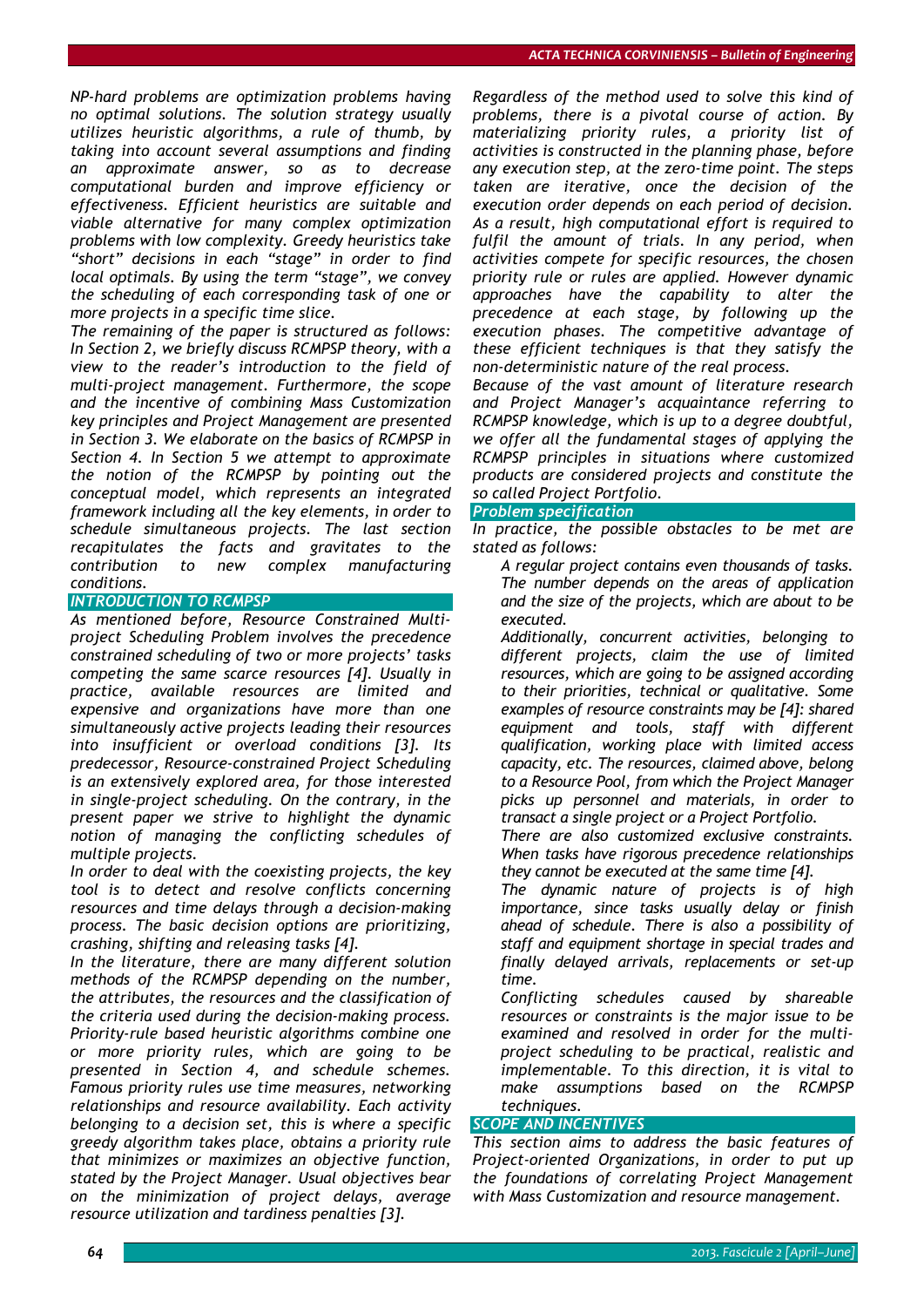# *Introduction to projects*

*The first step to verge on project's rationale is to define its environment. The environment in which projects operate can be summarized by the 5 Cs [5]. These, accordingly, are:* 

 *Context – the external general influence on the organization in which the project is taking place.* 

 *Complexity – the level of difficulty or complication of a piece of work called "project".* 

 *Completeness – how much of the end requirement a project will deliver.* 

 *Competitiveness – how many other organizations will compete to deliver that work.* 

 *Customer focus – the expectation that customers will have and the needs to be met by the project's outcome.* 

*Thereafter, at first glance, it is undoubtful that a customized product can be considered as a project to be developed in the above described environment. Moreover, Project Management Association of Japan states that a project refers to a value creation undertaking, based on a specific mission, which is completed in a given or agreed timeframe and under constraints, including resources and external circumstances. Some common themes of projects are evident here [5]:* 

 *Unique – the exact project has not been performed before. The project has a degree of novelty and for this reason, projects are said to have aspects of uniqueness.* 

 *Temporary – the project does have a beginning and an end and requires a group of talented and qualified people to carry out the tasks, this implies temporary organizations.* 

 *Focused – the task of the project is to deliver a particular product, service or result, in other words to accomplish a specific mission.* 

*Additionally to these three vital aspects, project characteristics, which bound together projects and Mass Customization, are shown in Figure 1. According to the experience, these characteristics should prevale in both projects and Mass Customization, in order to have a pure and solid project-oriented production system of customized products.* 



*Figure 1. Project characteristics in agreement with Mass Customization principles* 

*Another key element of projects is innovation. In projects, innovation is materialized by a group of people dedicated to investigate in practice innovative ideas.* 

*Figure 2 [5] pictures the duties of temporary organizations (Project Management) and permanent organization (Line Management). In the figure, the* 

*trend is for the line AB to move downwards increasing the degree of innovation activities required from line managers. The result of that is a change in the role of line managers and a reduction of the gap between the role of line and project managers.* 



*Figure 2. Innovation and maintenance activities in temporary and permanent organizations More information about temporary and permanent* 

# *organizations is given in the following sub-section. Project-oriented Organizations*

*A Project-oriented Organization [2]:* 

- *Uses "Management by Projects" as an organizational strategy.* 
	- *Uses Project and Programme Management to carry out extensive and complex processes.*
	- *Has set up Project and Programme Portfolio Management.*

 *Has specific permanent organizations for integrating Project and Programme Management.* 

 *Has an explicit Project and Programme Management culture.* 

*A structural feature of Project-oriented Organizations is the use of temporary in addition to permanent organizations. On the one side, temporary organizations contribute to the differentiation of the organization, whilst permanent structures include expert pools, project portfolio groups and Project Management Office. Namely, temporary organizations provide organizational flexibility, to carry out projects or programmes and ensure organizational learning through project or programme potential. The coexistence of temporary and permanent organizations is illustrated in Figure 3 [2].* 



*Figure 3. Permanent and temporary organization coexistence* 

*In organizations that produce customized products, specialized knowledge and qualification are of high importance, so they indicate Resource Pools. And this is because Mass Customization differs from Mass Production practices and requirements concerning production lines, general management and marketing, push and pull systems, resource management, training of lower levels of employees. So to this extend,*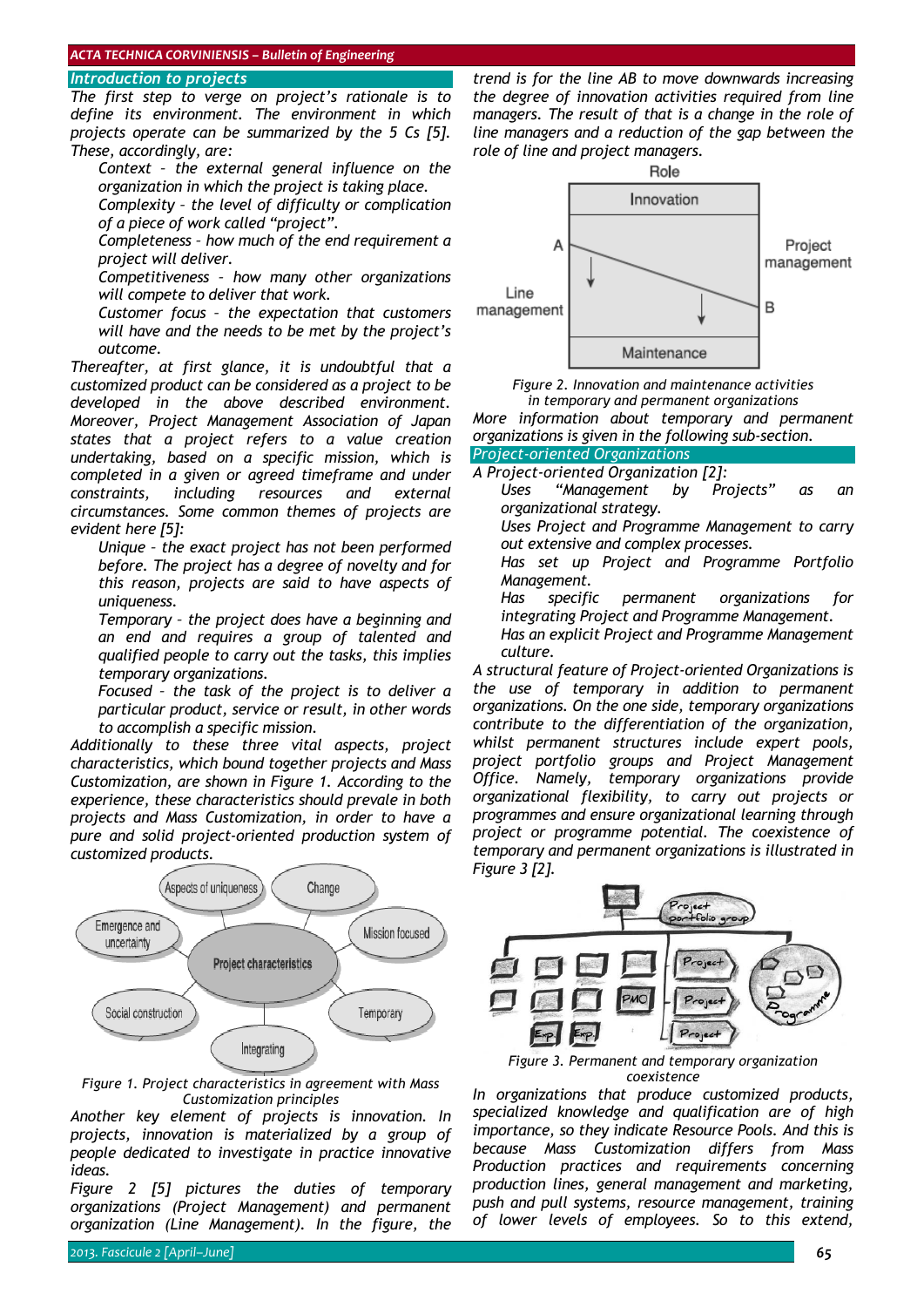*temporary organizational Project Portfolio coordination tasks are crucial. On the other hand, and because of the fact that permanent organizations can and should not be resolved, they coexist to the temporary ones, assisting key processes. Hence both temporary and permanent organizational functions should take place for a systemic and holistic project-oriented approach of Mass Customization. The structural and organizational difference of permanent/conventional and temporary organizations is show in Figure 4.* 

*The first half of the picture depicts an organization, it is not necessary to be a project-oriented one, that takes over a project (Pr.1), whilst the second half, refers to a Project-oriented Organization handling N simultaneous projects. The bunch of projects is the so-called Project Portfolio. If projects are interrelated they either refer to a chain of projects or a project network. When projects form a chain, they should have a sequential relationship, whilst it is about networks when projects are connected to some tasks due to technical reasons.* 



*Figure 4. Customized Products illustrated as a bunch of projects in a Project-oriented Organization* 

*In this picture the template of Viable System Modelling [6] is also used, because it serves to briefly depict the main ingredients of the organisational structure of any viable or autonomous system. The ingredients are Operations (circle), Meta-system (square) and External Environment (rectangular shape). Operations refer to production departments or units, while External Environment includes outer factors that influence or be influenced by the existing organization. As for the Meta-system, it represents the higher managerial staff and its name comes from the Greek word "system", in Greek "sistima" (it comes from the ancient Greek verb "συνίστημι", pronounced "sinistimi" and means coexist) [7]. The prefix "Meta-" is also a Greek word and denotes the sequence and superiority of managerial actions.* 

*Organizational structures of a Project-oriented Organization are Project Management Office, Project Portfolio Group and Project Portfolio Management [2], which are usually integrated to the Meta-system. The Project Management Office provides Project Management support, assists in the fulfilment of personnel management and serves Project Portfolio Management. The Project Portfolio is the sum of projects undertaken by a Project-oriented Organization. The duty of optimizing Project Portfolio results and minimizing project portfolio risks belongs to the Project Management Office. As for the Project Management* 

*Expert Pool, it contains suitable qualified Project Management staff, to execute projects and programmes. Each Expert Pool has a manager responsible for recruitment and development of the Expert Pool staff and for knowledge management. Examples of an Expert Pool for IT organizations may be: software developers, operating system experts and so on.*

# *Project Portfolio*

*A portfolio is a collection of projects or programmes grouped together to facilitate effective management efforts to meet strategic business objectives, such as Mass Customization adoption. These projects or programmes are not necessarily interdependent or directly related. Portfolio Management is the centralized management of multiple projects, programmes and possibly portfolios. This typically includes identifying, prioritizing and authorizing projects and programmes to achieve strategic business objectives. The group of projects and programmes within a specific business division could be an example of portfolio.* 

*"Effective Portfolio Management is vital to successful product innovation" [8]. Under this scope, organizations make strategic choices (markets, products and technologies) in which they will invest in. It is about resource allocation, how companies will spend scarce engineering, R&D and marketing resources. It also focuses on project selection, depending on opportunities stemming from new products or development projects. Another significant aspect is the balance between numbers of projects, resources and capabilities [8].* 

*The Project Portfolio Management decision problem includes product portfolio methods such as [8]:* 

*Financial models and indices such as NPV and IRR.* 

 *Probabilistic financial models: Monte Carlo simulation and decision trees.* 

 *Options pricing theory: treats each stage of new product project much like purchasing an option on a future investment.* 

 *Strategic approaches: the selection of the portfolio of projects is largely driven by the strategy of the business.* 

 *Scoring models and checklists: on a variety of qualitative questions.* 

 *Analytical hierarchy approaches: paired comparisons of projects and criteria.* 

 *Behavioural approaches: to bring managers to a consensus.* 

 *Mapping approaches or bubble diagrams: designed to allocate resources across the business units.* 

*Apart form these, the basis for Project Portfolio Management is a Project Portfolio database. This database should include information required for the composition of specific Project Portfolio reports. Typical reports include project portfolio budget, resource plan, risk matrix, progress graph and score cards. The fundamental tasks of Project Portfolio coordination are the following and Product Portfolio methods, as mentioned before, give effect to this direction [2]:* 

 *Optimize the result of the Project Portfolio as a whole.*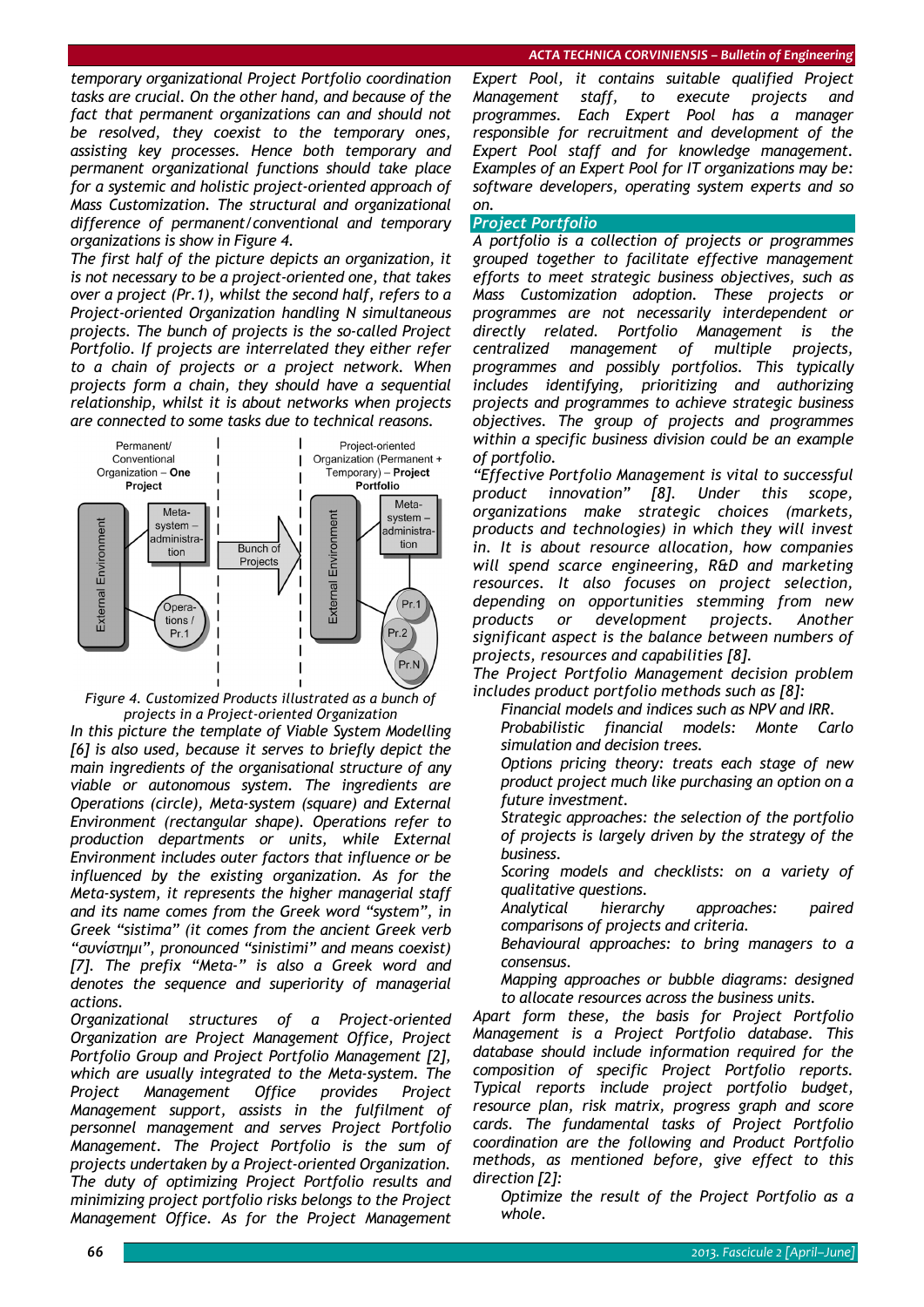#### *ACTA TECHNICA CORVINIENSIS – Bulletin of Engineering*

 *Select the projects and programmes to be started. Interrupt and cancel projects and programmes, if necessary.* 

*Define project's and programme's priorities.* 

*Coordinate external and internal resources.* 

 *Organize learning from and between projects and programmes.* 

*In addition to those been mentioned, Project Portfolio Management corroborate and crave a blend of managerial and mathematical methodologies, by which resources will be properly allocated to projects and tasks.* 

*According to literature [3], [4], [10-16], the predominant and holistic tool is the Resource Constrained Multi-project Scheduling Problem techniques, which is analysed in detail in Section 4. Classic RCMPSP Basics*

*Assuming that we are examining a static multiproject environment, the prominent condition, to be analysed, is the resource transfer times, when scarce and expensive resources are to be shared between projects executed in different locations [3].* 

*In large scale construction and manufacturing projects there are two types of shareable resources [17]. Machinery resources that are being transferred in order to execute activities in another project are first level resources and resources that perform the transport are the second level resources. A two level resource approach is consistent to the environment of many large budget technical and research projects, coming along the management of exceptional high cost or limited renewable resources.* 

*It is apparent that in lower scale projects, such as conventional Mass Customization production projects, the classification of the resources into first and second level will arise due to the nature of the products. Some assumptions related to the RCMPSP parameters are considered in the following subsections.*

*Activities*

 *There are two non-pre-emptive activity types in each project. Activities executed using resources dedicated to the project and those executed by using shareable resources between more than one projects. The term "non-pre-emptive" conveys the image of assigning a resource to a project and keeping it immovable and dedicated to that project until the end of the activity.* 

 *Deterministic durations, precedence constraints and resource requirements are known in advance.* 

 *Activities executed by using shareable resources require only a certain resource type.* 

 *Precedence constraints are defined only within projects.*

# *Shareable Resources*

 *First and second level shareable resources are renewable.* 

 *All second level resources are able to make only one movement at a time. A new movement will start after the completion of the current one.* 

#### *Projects*

 *There are two or more concurrently executed independent projects, belonging to the Project Portfolio, competing for the same resources.* 

 *There are no precedence constraints between projects.* 

*The project attributes are:* 

*Well defined objectives.* 

 *It is carried out through a series or independent tasks.* 

*Utilizes various resources.* 

*It has a specific time-frame.* 

*It may be unique or one-time endeavour.* 

*It has a customer.* 

*It involves some degree of uncertainty.* 

#### *Priority Rules*

*There is a great amount of priority rules to be used for the RCMPSP solution, but the most usual rules are the LST and EST [18].* 

 *Latest starting Time (LST) is the latest possible time that an activity can start without extending the overall duration, due to the resourceunconstrained CPM [17].* 

 *Dynamic Earliest Starting Time (D-EST) is the earliest possible time that an activity can start taking into account precedence and resource constraints [17], [18].* 

*However a modular approach of the whole process will be able to use any rule. To solve this kind of problems, Graph Theory tools are helpful and the most common objective function is the minimization of the multi-project delay. Graph Theory is handy tool, because projects are traditionally depicted as directed acyclic graphs, just like Figure 5.* 



# *Figure 5. Multi-project graph CONCEPTUAL MODEL FOR MANAGING PROJECT*

*PORTFOLIO*

*The contribution of the presented paper is detected in the introduction and suggestion of a holistic context, which could assist and guide the Project Manager's decision-making, regarding multi-project and Portfolio Management. The following steps constitute a compact and comprehensive manual, founded on the grounds of RCMPSP and Project Portfolio Management dictations. In order to understand the notion of multiple projects, a simple three-project example is given in Figure 5.* 

*The numbers inside the vertices, in Figure 5 [17], represent the activity numbering, while the numbers outside the vertices denote the execution time of each activity. Alphanumerical labels outside vertices denote the shareable resources (R1, R2, R3).* 

*Project-1, Project-2 and Project-3 represent 3 different customized products undertaken by a company and they are to be considered concerning shareable resources and RCMPSP solutions. These*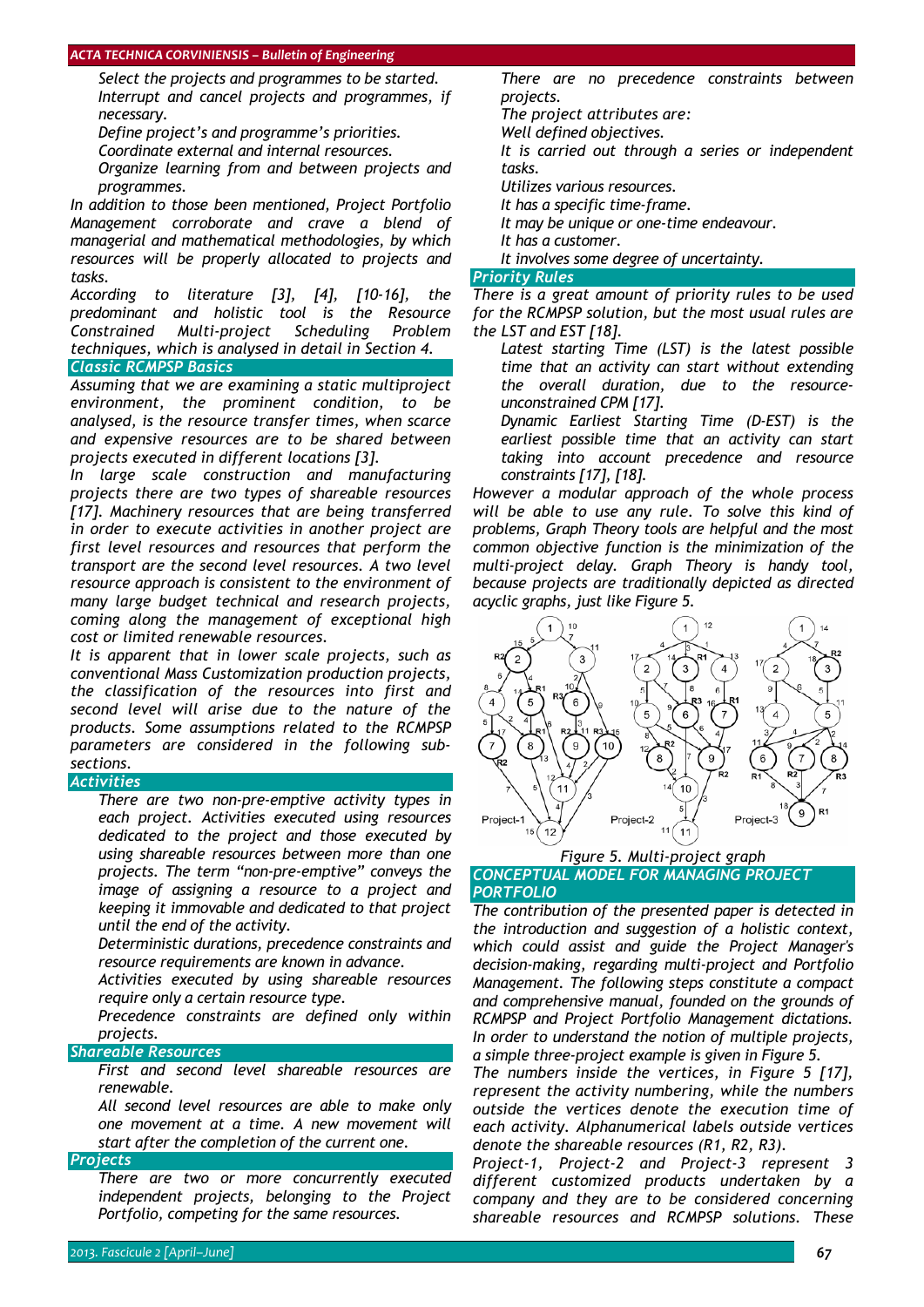*projects belong to the Project Portfolio of the Project-oriented Organization and need a strategic plan.* 

*This strategic plan is going to offer a sufficient solution due to its NP-hardness. The solution will satisfy, to an extent, the objective function or functions under the subjective selection of priority rules.*

# *THE PROPOSED FRAMEWORK OF MULTI-PROJECT ENVIRONMENT*

*One of the fundamental provinces that an engineer should address, in such a kind of RCMPS problems, is strictly delimiting the problem via the mathematical formulation of the multi-project scheduling. This rationale is a customary one for the known Project Management software (e.g., MS Project, Primavera). The critical point, due to which a Project Manager is assessed, is whether the planned Work Break-down Structure (WBS) and resource allocation are in accordance with the actual and real time execution process, or not.* 

*Unfortunately, manager's subjectivity cannot be controlled or forecasted, therefore, it is up to him/her to aptly assign resources to work packages, so as to avoid resource conflicts. Pursuant to Project Management main idea, the arrangement of possible resource conflicts is made by the Resource Levelling technique. This technique embodies priority rules application combined with the approval of the most sensible scenario.* 

*Referring to task requirements, resources may be global or local, where the former is a matter of shareable resources between projects, whilst the latter is about those dedicated to a single project. For its optimization a global resource requires either quantitative or qualitative objective functions.* 

*As stated in RCMPSP solving strategy, in case of having, for example, three parallel product development projects (see Figure 5) the first step is to make a list, which includes tasks and the corresponding resources, global or local, from all three projects. In case of being global, availability should be investigated.* 

*The questions that emerge are: Under which criteria will availability be investigated and when will the resource be available? The answer is straightforward and relates to the objective functions. To elaborate on this, objective functions may include time, cost or project priorities (e.g., ready for execution). Some time-related rules are stated in sub-Section 4.4. However, owing to flux scheduling, a change of the rule would be helpful, if needed. And this explains the dynamic side of the proposed methodology. In dynamic systems there aren't any mathematical models to provide a solution, hence conceptual models are the only to equip managers and engineers with decision making supporting tools. To this direction, the steps should be traced are:* 

 *Specify entities and their attributes: Entities in Project Management are two. The first one is the project itself and the second one is the resources. Tasks are not to be considered as a separate entity, but they are examined as part of projects.* 

 *Set the objective function(s): Minimization or maximization of time, cost or other factors, as stated by the decision maker.* 

 *Split the amount of resources into global and/or local: Global resources are those, which affect the multi-project scheduling, since local resources are taken for granted, in advance. Because of this, rules referring to local resources are stable and predefined in the planning phase.* 

 *Pick deterministic and non-pre-emptive priority rules: Because the project is still in its planning phase, where circumstances are considered stable. Dynamic scheduling takes place in the phase of execution. However, in early states, such as the planning phase, the decisions to be made are deterministic. To this extent, the Project Manager chooses the rules, supposing that they will adequately meet project needs. Otherwise he/she changes the rule, during execution. Generally, rules refer to tasks, projects and resources. Rules can be chosen from one or more of the above categories. Referring to tasks, activities take priority values based on their features (e.g., shortest processing time first, minimum slack time first). Additionally, priority values are based on projects to which they belong or according to the special characteristics of each project (e.g., shortest activity from shortest project first). Finally, the availability of resources, the type of resources and their combination also affect priorities (e.g., maximum total work content rule). Critical activities are usually of high priority. Specifically, priority rules are:* 

- *As soon as possible (ASAP) relates to the total execution time of the project.*
- *As late as possible (ALAP).*
- *Shortest activity first.*
- *Mostly available resources are consumed first.*
- *Minimun slack time first.*
- *More interconnected critical tasks first.*
- *More successive taks first.*
- *First-come-first-served (FCFS) ready tasks are to be put through first.*
- *Last-come-last-served (LCLS).*
- *Arbitrarily depending on Project Managers subjectivity and qualitative criteria (e.g., customer's significance to the company).*

 *Give priority and execute the task(s), which derived from the rules. In each iteration, several pairs of resources – tasks are examined and finally scheduled to be executed. This phase is the execution phase, and in many cases rescheduling is very possible to happen. In this final step, and according to the rules been chosen in the planning phase, a list with the most crucial tasks and their resources is shaped. This list supports the Project Manager's decision, regarding the sequence of tasks to be performed.* 

*Figure 6 represents the rudimentary steps described above. In order to be comprehensible, this introductory flow-chart is divided into three major steps:* 

 *the pre-project phase, the planning phase, and the execution.*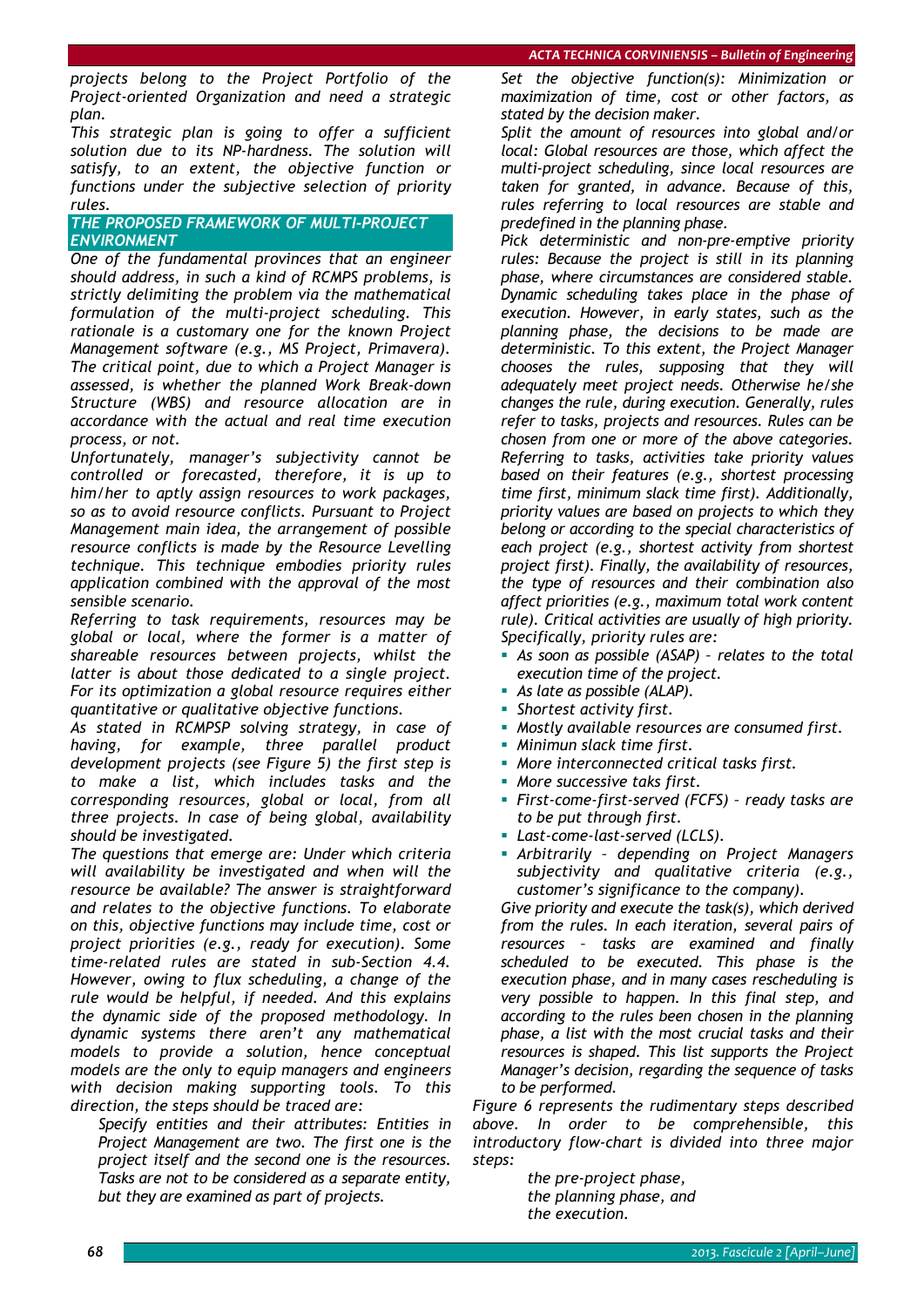#### *ACTA TECHNICA CORVINIENSIS – Bulletin of Engineering*



*materialized by the use of Project Portfolio Management best practices and delimited by a triple* 

*Figure 6. The proposed conceptual model This model, as been previously mentioned, is* 

*of resources posed by RCMPSP standardized solution. Future and further applications and experiments will empower the proposed method and could aid to the direction of a more engineering and absolute resource-related decision making.*

# *CONCLUSIONS*

*When it's all been said and done, according to Project Management experts [19], a project is unique under the scope of resources, goals, customers, attitudes, human effort, networking, row of processes and so on. This explains why Mass Customization and Project Management are closely bound together. Thus, by bearing in mind the fact that customized products are unique by nature, a common basis for examining them as a united and solid strategy is formed and provided too.* 

*This papers aims to achieve a "change in the paradigm", i.e., imbue Mass Customization with a renewed logic and an algorithmic viewpoint, to direct toward a well-known and widely tested technical approach.* 

#### *REFERENCES*

- *[1.] M.M. Chatzimichailidou and D. Lukac, "Review on Living Labs, their predecessors, their principles and the diversity of their applications", International Conference on Advanced Collaborative Networks, Systems and Applications, Luxembourg, Luxembourg, 19-24 June, 2011.*
- *[2.] International Project Management Association, "PM Baseline", Vers.3.0, PM Austria, 2009, http://ipma.ch/resources/ipmapublications/ipma-competence-baseline/.*
- *[3.] S.Katsavounis, "Scheduling multiple concurrent projects using shared resources with allocation costs and technical constraints", International Conference on Telecommunication Technology and Applications, Damascus, Syria, 7-11 April, 2008.*
- *[4.] Q. Hao, W. Shen, Y. Xue and S. Wang, "Task network – based project dynamic scheduling and schedule coordination", Advanced Engineering Informatics, Vol.24, 2010, pp. 417-427.*
- *[5.] H. Maylor, "Project Management", Pearson, Edinburgh, England, 2010.*
- *[6.] S. Beer, "The Heart of the Enterprise", Wiley, Chichester, England, 1979.*
- *[7.] M.M. Chatzimichailidou and S. Katsavounis, "S. Beer's Viable System Model application in furniture industry-a case study", Entrepreneurship, Innovation and Regional Development, Sofia, Bulgaria, 1-2 June, 2012.*
- *[8.] R.G. Cooper, S.J. Scott and E.J. Kleinschmidt, "New product Portfolio Management: practices and performance", Journal of Production Innovation Management, Vol.16, 1999, pp. 333- 351.*
- *[9.] R.G. Cooper, S.J. Scott and E.J. Kleinschmidt, "Portfolio Management for new product development: results of an industry practices study", Research & Development Management, Vol.31, No.4, 2001, pp. 361-380.*
- *[10.] P.M. Berry, B.Y. Choueiry and L. Friha, "Distributed approach to dynamic resource management based on temporal influence", Intelligent Systems Engineering, Vol.3, No.2, 1994, pp. 79-86.*
- *[11.] J. Brown and B.J. McCarragher, "Maintenance resource allocation using decentralized cooperative control", Information, Decision and Control, Adelaide, Australia, 8-10 February, 1999.*
- *[12.] P. Brucker, A. Drexl, R. Moehring, K. Neumann and E. Pesch, "Resource constrained project scheduling: notation, classification, models and methods", European Journal of Operational Research, Vol.112, 1999, pp. 3-41.*
- *[13.] S. Hartmann and R. Kolisch, "Experimental evaluation of state-of-the-art heuristics resource constrained project scheduling*